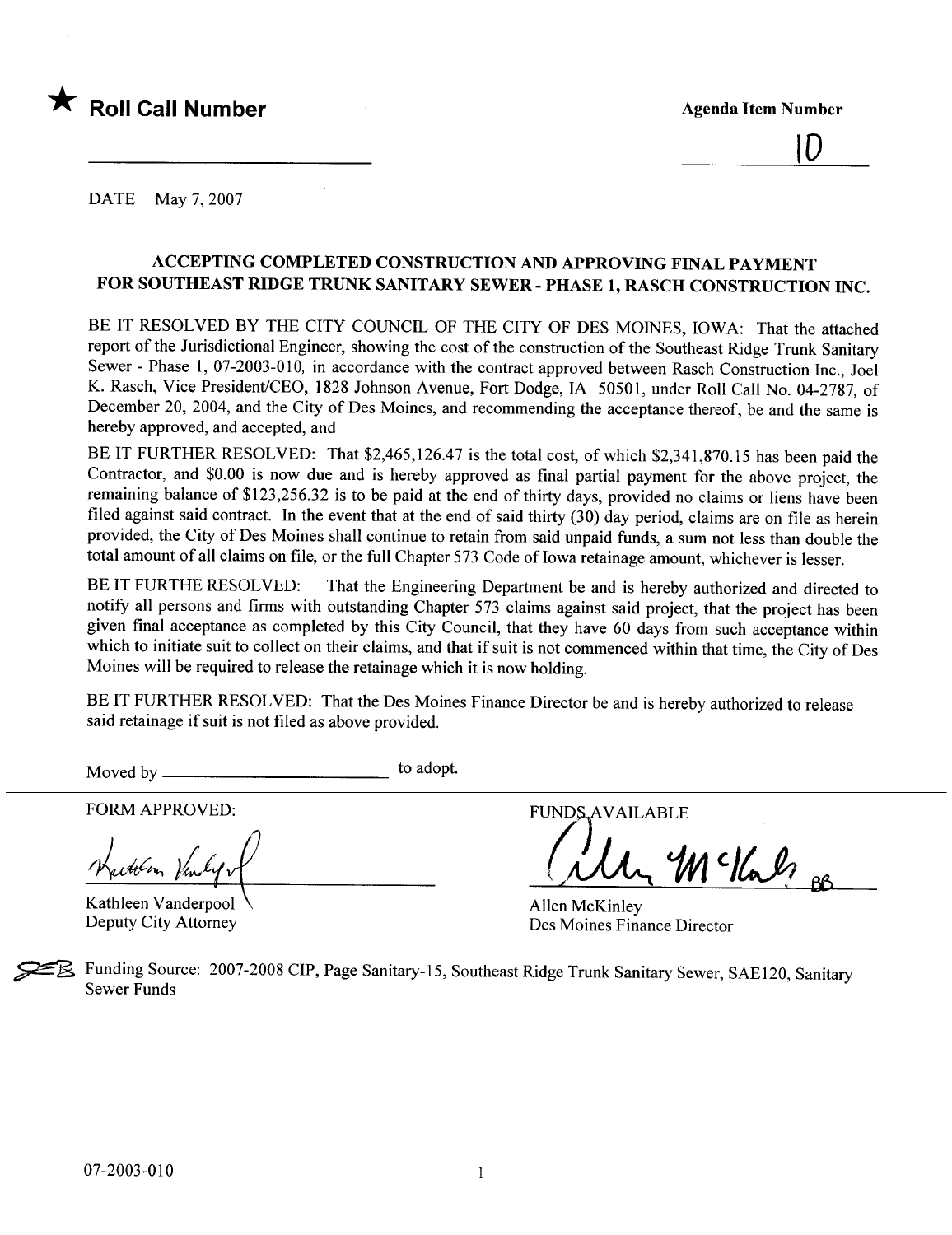# \* Roll Call Number Agenda Item Number

 $\hat{f}_{\rm{max}}$  and  $\hat{f}_{\rm{max}}$  and  $\hat{f}_{\rm{max}}$ 

 $\sim 10^{-1}$ 

/0

Date \_\_\_\_\_\_ May 7, 2007\_\_\_\_\_\_\_\_\_\_.

| <b>COUNCIL ACTION</b> | <b>YEAS</b> | <b>NAYS</b> | <b>PASS</b> | <b>ABSENT</b>   | <b>CERTIFICATE</b>                                                                                 |  |
|-----------------------|-------------|-------------|-------------|-----------------|----------------------------------------------------------------------------------------------------|--|
| <b>COWNIE</b>         |             |             |             |                 |                                                                                                    |  |
| <b>COLEMAN</b>        |             |             |             |                 | I, DIANE RAUH, City Clerk of said City hereby                                                      |  |
| <b>HENSLEY</b>        |             |             |             |                 | certify that at a meeting of the City Council of                                                   |  |
| <b>KIERNAN</b>        |             |             |             |                 | said City of Des Moines, held on the above date,<br>among other proceedings the above was adopted. |  |
| <b>MAHAFFEY</b>       |             |             |             |                 |                                                                                                    |  |
| <b>MEYER</b>          |             |             |             |                 | IN WITNESS WHEREOF, I have hereunto set my                                                         |  |
| <b>VLASSIS</b>        |             |             |             |                 | hand and affixed my seal the day and year first<br>above written.                                  |  |
| <b>TOTAL</b>          |             |             |             |                 |                                                                                                    |  |
| <b>MOTION CARRIED</b> |             |             |             | <b>APPROVED</b> |                                                                                                    |  |
|                       |             |             |             |                 |                                                                                                    |  |
|                       |             |             |             |                 |                                                                                                    |  |
|                       |             |             |             | Mayor           | <b>City Clerk</b>                                                                                  |  |
|                       |             |             |             |                 |                                                                                                    |  |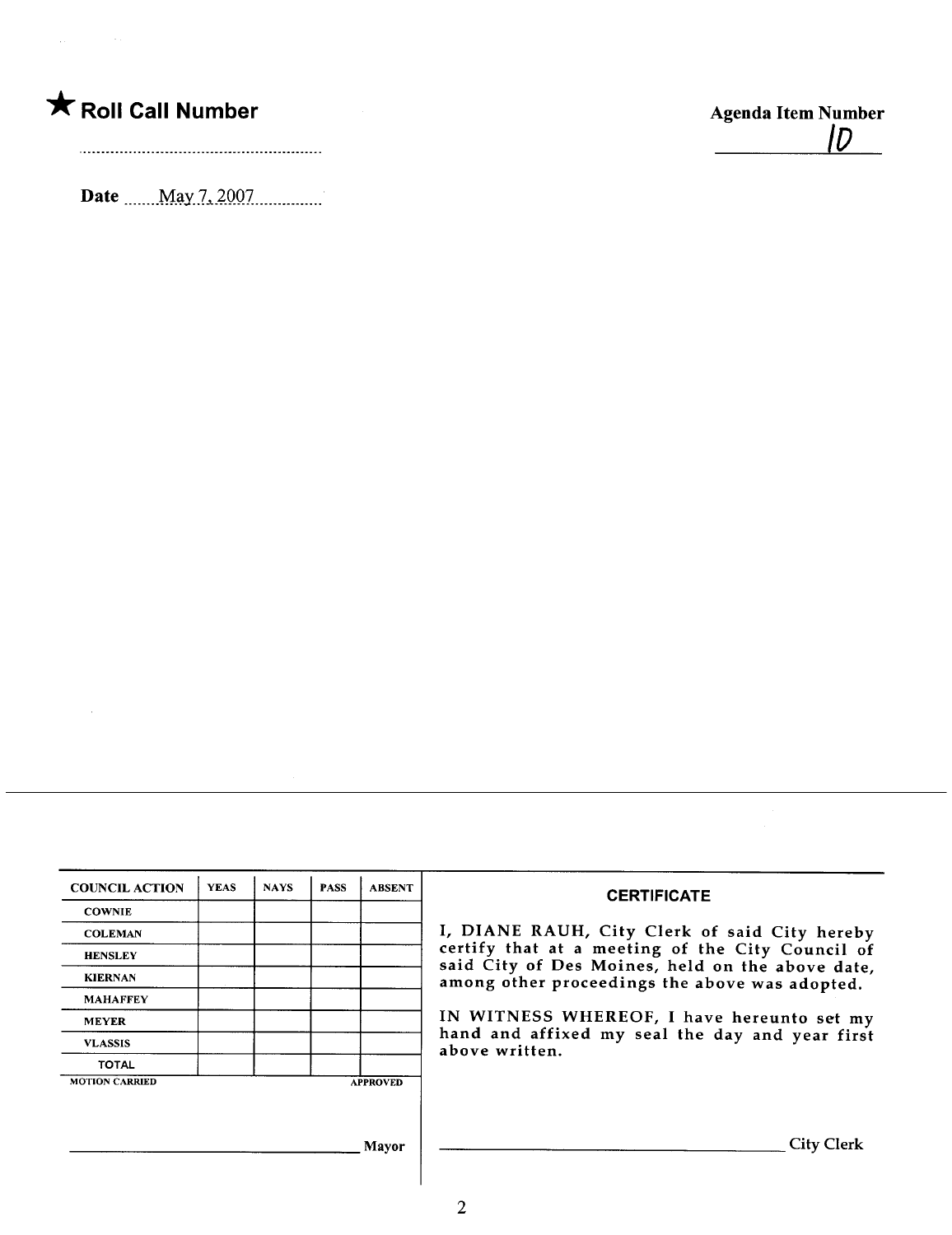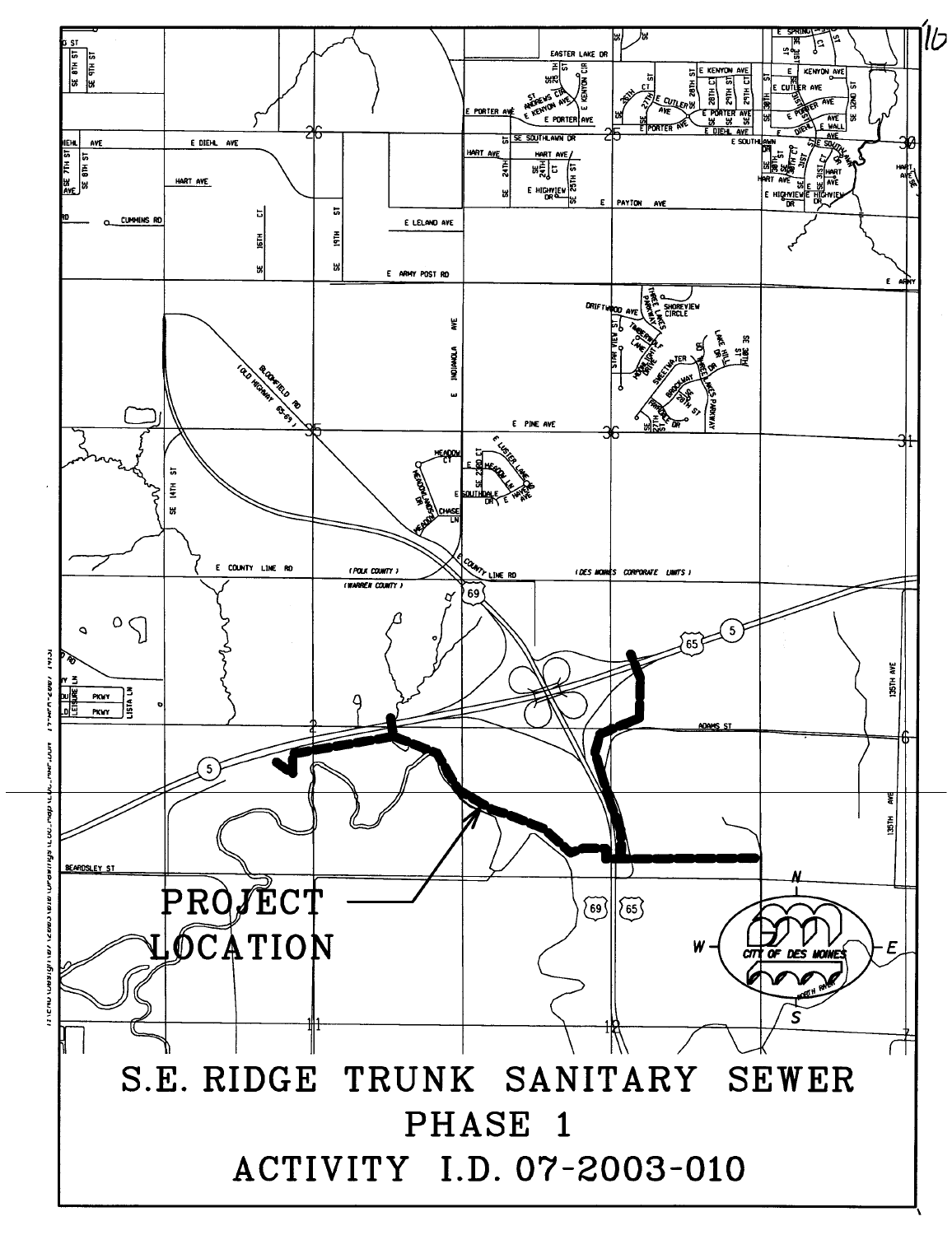# PROJECT SUMMARY

# SE Ridge Trunk Sanitary Sewer Phase 1 **Activity ID 07-2003-010**

On December 20,2004, under Roll Call No. 04-2787, the City Council awarded the contract for the above improvement to Rasch Construction, Inc., in the amount of  $$2,263,970.00$  to construct approximately 15,000 LF of sanitary sewer ranging in size from 8" to 36", including approximately 1,400 LF of tunneling and encasement, surface restoration and other related items.

Tabulated below is a history of project change orders.

| <b>Change</b>  |                                                                                                                                                                                                                                                                                                                                                | <b>Initiated</b>       |             |
|----------------|------------------------------------------------------------------------------------------------------------------------------------------------------------------------------------------------------------------------------------------------------------------------------------------------------------------------------------------------|------------------------|-------------|
| Order No.      | <b>Description</b>                                                                                                                                                                                                                                                                                                                             | $\mathbf{B}\mathbf{y}$ | Amount      |
| 1              | 3/22/2005                                                                                                                                                                                                                                                                                                                                      | User                   | \$9,290.00  |
|                | Construct reinforced concrete slab to protect high pressure<br>gas line as required by utility. Implement other<br>miscellaneous modifications to sewer piping and structures<br>for ease of construction or to accommodate changed field<br>conditions.                                                                                       |                        |             |
| $\overline{2}$ | 3/22/2005                                                                                                                                                                                                                                                                                                                                      | Contractor             | \$9,420.40. |
|                | Stabilize trench backfill material and provide clay liner in<br>the wastewater equalization basins that were being crossed.                                                                                                                                                                                                                    |                        |             |
| 3              | 8/22/2005                                                                                                                                                                                                                                                                                                                                      | Engineering            | \$60,098.00 |
|                | Add additional Trench Stabilization rock to the contract<br>because unstable soils were encountered at a significantly<br>greater quantity that was anticipated.                                                                                                                                                                               |                        |             |
|                | Provide additional compensation to the directional boring<br>subcontractor for costs related to unforeseen demolition<br>debris encountered deep beneath the embankment for the<br>overpass structure of US Hwy 65/ Iowa Hwy 5.                                                                                                                |                        |             |
| $\overline{4}$ | 8/22/2005                                                                                                                                                                                                                                                                                                                                      | Engineering            | \$83,119.50 |
|                | Add steel sheet piling to stabilize the soil in an area that is<br>experiencing slip plane failure. This condition was not<br>foreseen and was undetected by soil boring in the<br>immediate vicinity. The Contract Completion Provisions<br>for this contract are and the new contract completion date<br>is established as October 15, 2005. |                        |             |
| 5              | 9/28/2006                                                                                                                                                                                                                                                                                                                                      | Engineering            | \$9,600.00  |
|                | Add silt fence quantity required to replace fence damaged<br>by flooding.                                                                                                                                                                                                                                                                      |                        |             |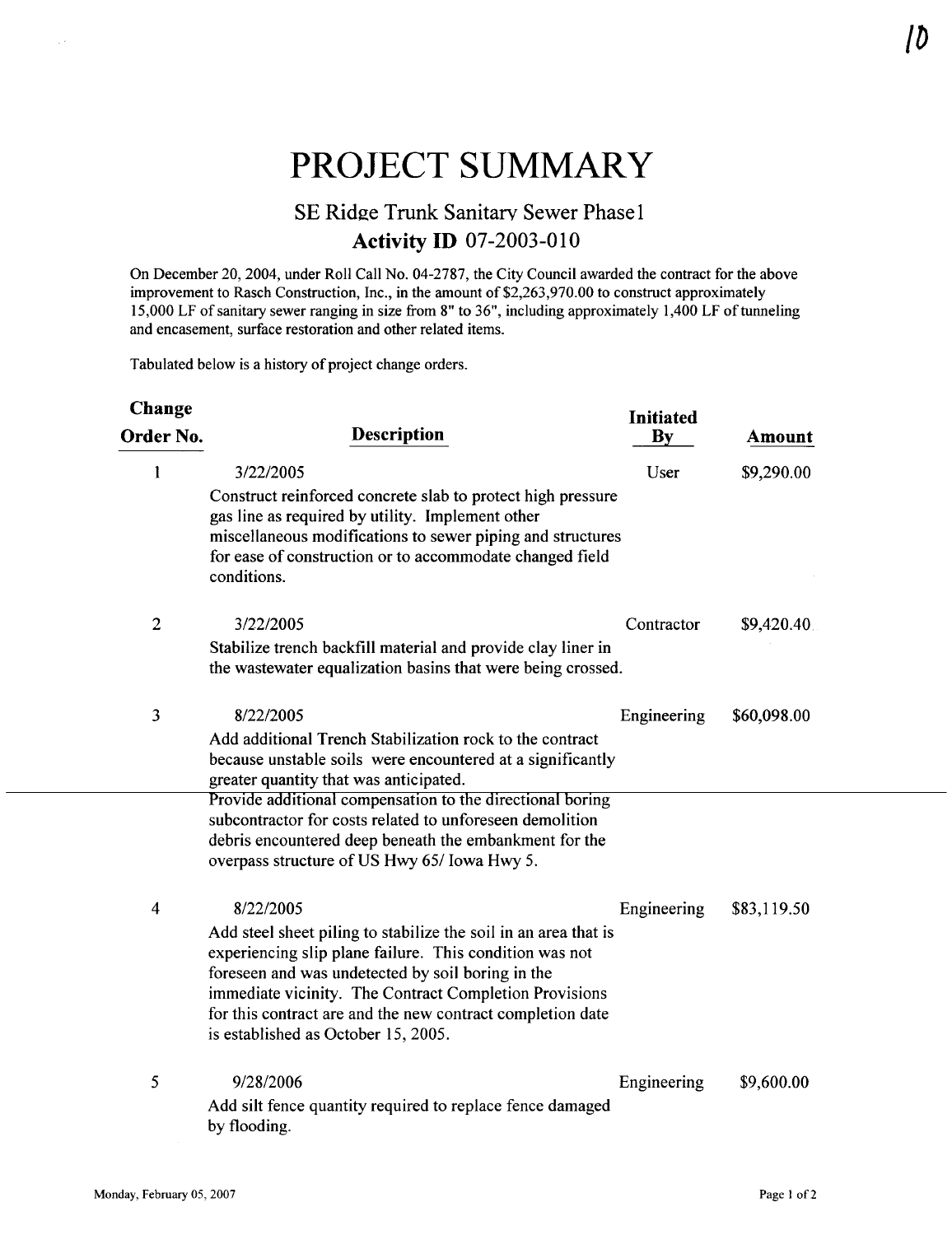| Change<br>Order No. | <b>Description</b>                                                                                                                                                                                                                                        | Initiated<br>$\mathbf{By}$ | Amount                  |
|---------------------|-----------------------------------------------------------------------------------------------------------------------------------------------------------------------------------------------------------------------------------------------------------|----------------------------|-------------------------|
| 6                   | 10/17/2006<br>Adjust Granular Surfacing and Silt Fence quantities for<br>maintenance of facilities during construction of this project.                                                                                                                   | Engineering                | \$9,854.00              |
| $\overline{7}$      | 1/11/2007<br>Adjust contract quantites to match as-constructed<br>quantities and add earthwork items to deal with unforeseen<br>unstable soil conditions.                                                                                                 | Contractor                 | \$9,874.57              |
| 8                   | 1/30/2007<br>Add shale excavation and rock excavation items, plus a<br>negotiated settlement for a City of Des Moines claim for<br>actual damages related to expenses associated with<br>excessive time by the contractor to complete punchlist<br>items. | Contractor                 | \$9,900.00              |
|                     | <b>Original Contract Amount</b>                                                                                                                                                                                                                           |                            | \$2,263,970.00          |
|                     | <b>Total Change Orders</b>                                                                                                                                                                                                                                |                            | \$201,156.47            |
|                     | <b>Percent of Change Orders to Original Contract</b><br><b>Final Contract Amount</b>                                                                                                                                                                      |                            | 8.89%<br>\$2,465,126.47 |

 $\bar{\psi}$ 

 $\bar{\mathcal{L}}$ 

 $\sim 10^{-10}$  km  $\sigma_{\rm{max}}$ 

 $\bar{\phantom{a}}$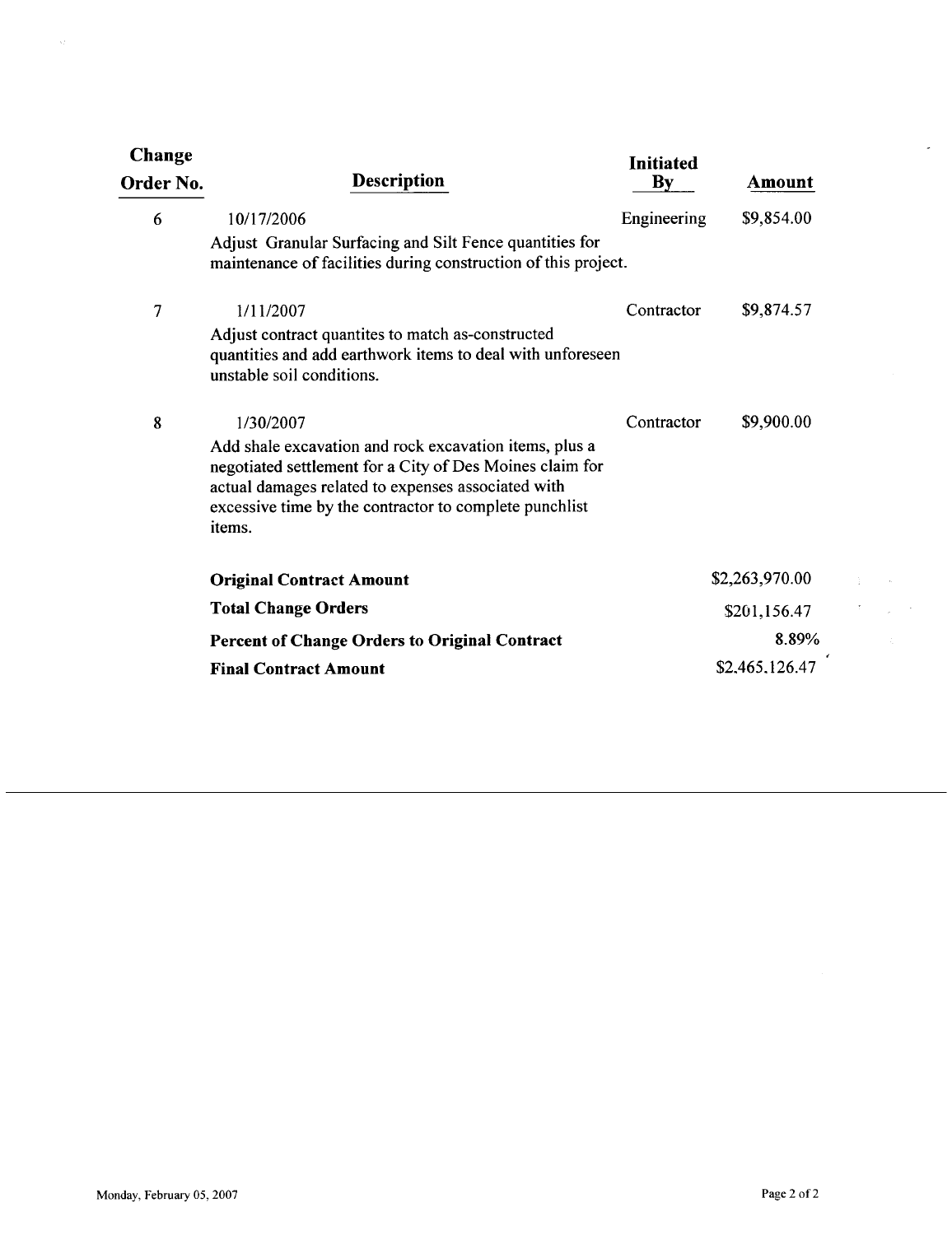May 7, 2007

# CERTIFICATION OF COMPLETION

## AGENDA HEADING:

Accepting completed construction and approving final payment for the Southeast Ridge Trunk Sanitary Sewer - Phase 1, Rasch Construction Inc..

# SYNOPSIS:

Approve the Jurisdictional Engineer's Certification of Completion, accept construction of said improvement, and authorize final payment to the contractor.

# FISCAL IMPACT:

Amount: \$2,465,126.47 As-Built Contract Cost

Funding Source: 2007-2008 CIP, Page Sanitary-15, Southeast Ridge Trunk Sanitary Sewer, SAEI20, Sanitary Sewer Funds

## CERTIFICATION OF COMPLETION:

On December 20,2004, under Roll Call No. 04-2787, the City Council awarded a contract to Rasch Construction Inc., Joel K. Rasch, Vice President/CEO, 1828 Johnson Avenue, Fort Dodge, IA 50501 for the construction of the following improvement:

Southeast Ridge Trunk Sanitary Sewer- Phase i, 07-2003-010

Construction of approximately 15,000 LF of sanitary sewer ranging in size from 8" to and other related items, all in accordance with the contract documents including Plan heast Ridge Trunk Sanitary Sewer - Phatruction of approximately 15,000 LF of the related items all in accordance with File No. 442-33/54, and located south of Des Moines near the intersection of US Highways 65/69 and State Highway 5, including an area one mile west and one mile south of the intersection.

I hereby certify that the construction of said Southeast Ridge Trunk Sanitary Sewer - Phase 1, Activity ID 07-2003-010, has been completed in substantial compliance with the terms of said contract, and I hereby recommend that the work be accepted. The work commenced on January 31,2005, and was completed on April 25, 2007.



ENGINEERING DEPARTMENT CITY HALL 400 ROBERT D. RAY DRIVE DES MOINES. IOWA 50309-1891 (515) 283-920 FAX (515) 283-112

> ALL-AMERICA CITY 1949, 1976, 1981 2003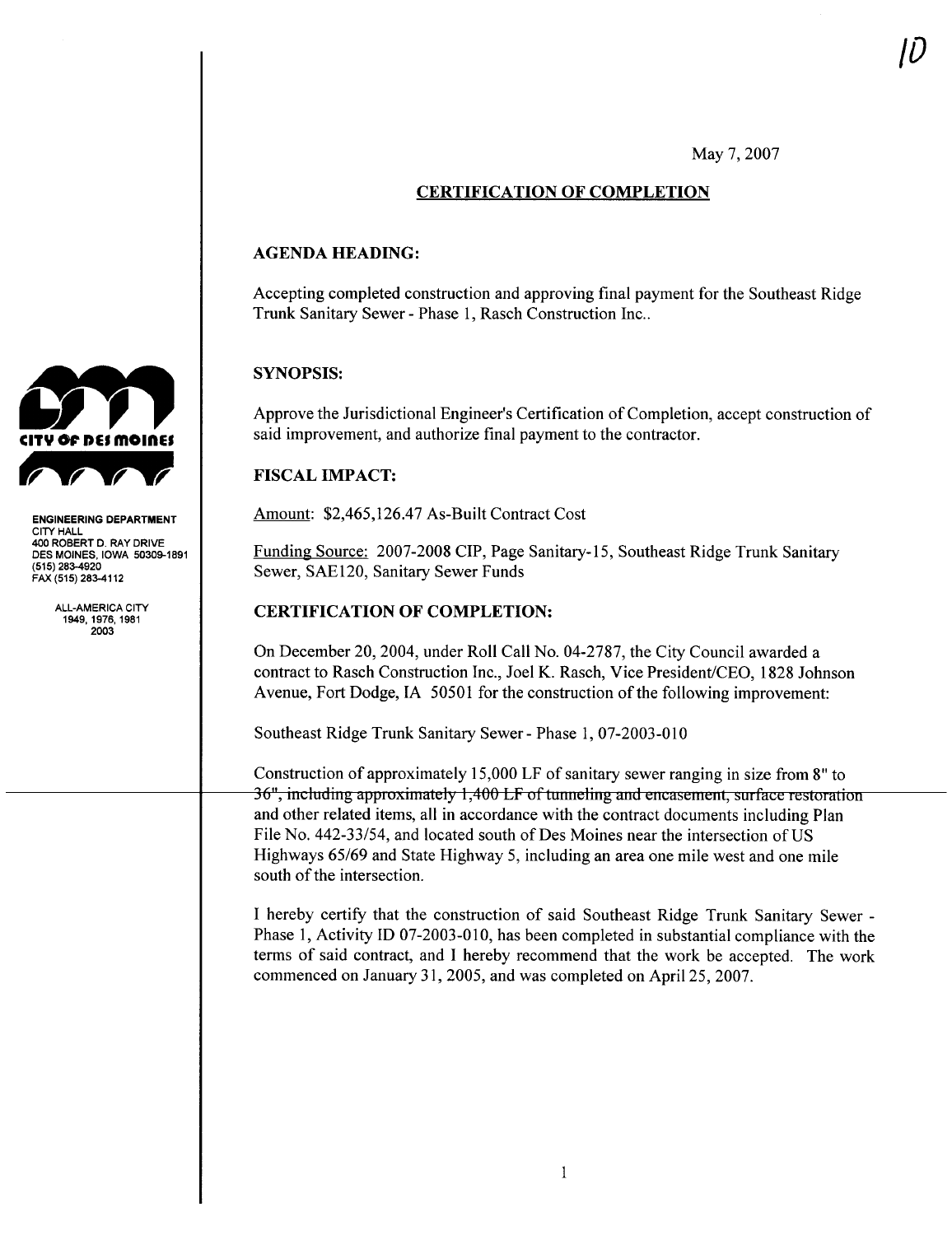I further certify that \$2,465,126.47 is the total cost of said improvement, of which \$2,341,870.15 has been paid the Contractor and \$0.00 is now due and is hereby approved as final partial payment for the above project, the remaining balance of \$123,256.32 is to be paid at the end of thirty days, provided no claims or liens have been filed against said contract. In the event that at the end of said thirty  $(30)$  day period, claims are on file as herein provided, the City of Des Moines shall continue to retain from said unpaid funds, a sum not less than double the total amount of all claims on fie, or the full Chapter 573 Code of Iowa retainage amount, whichever is lesser. The amount of completed work is shown on the attached Estimate of Construction Completed.

HDE Brewer (/

Jeb E. Brewer, P.E. Des Moines City Engineer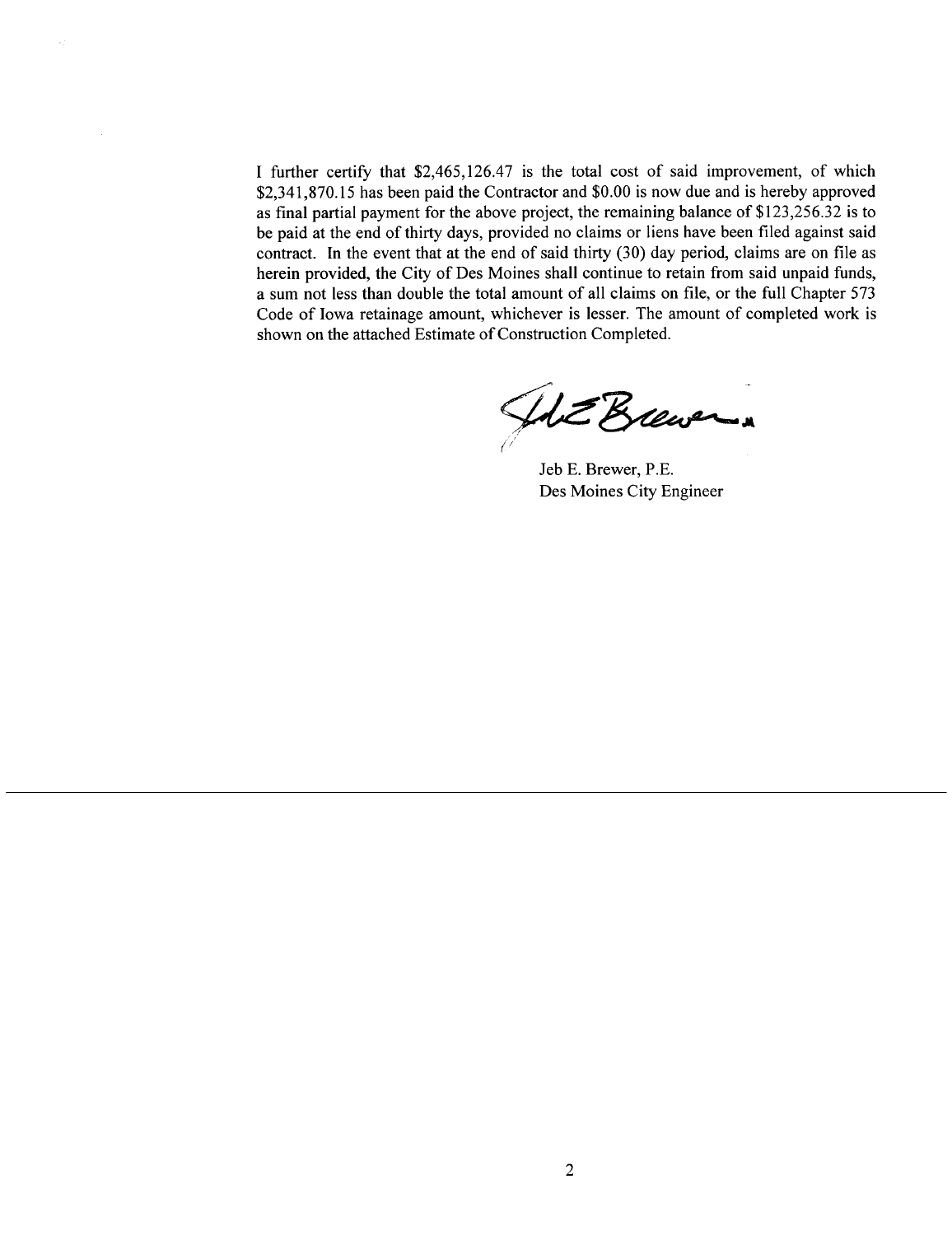#### ESTIMATE OF CONSTRUCTION COMPLETED FOR WORK DONE FROM 02/0l/2007 to 03/30/2007 PARTIAL PAYMENT NO. 11 and FINAL

# 10 ACTIVITY ID 07-2003-010

DATE: April 16, 2007

#### UWNER: City of Des Moines, Iowa PROJECT: Southeast Ridge Trunk Sanitary Sewer-Phase 1 CONTRACTOR: Rasch Construction, lnc.

 $\frac{1}{2}$  ,  $\frac{1}{2}$  ,  $\frac{1}{2}$ 



Partial Payment 11 and FINAL

| <b>CONSTRUCTED</b><br>LINE NO.<br>DESCRIPTION<br><b>UNIT</b><br><b>ESTIMATED</b><br><b>AUTHORIZED</b><br>TO DATE<br>UNIT PRICE<br><b>Traffic Control</b><br>LS<br>1.000<br>1.000<br>1<br>1.000<br>\$1,500.00<br>$\overline{2}$<br>Construction Staking<br>LS<br>1.000<br>1.000<br>1.000<br>\$9,350.00<br>3<br>Clearing and Grubbing<br>AC<br>7.700<br>7.700<br>7.700<br>\$4,000.00<br>LF<br>4<br>Sanitary Sewer, 8"<br>70.000<br>64.400<br>64.400<br>\$30.00<br>5.<br>Sanitary Sewer, 12"<br>LF<br>3,660.000<br>3,574.300<br>3,574.300<br>\$40.00 | <b>TOTAL</b><br><b>AMOUNT</b><br>\$1,500.00<br>\$9,350.00<br>\$30,800.00<br>\$1,932.00<br>\$142,972.00<br>\$207,414.50<br>\$870,814.80<br>\$120,000.00 |
|---------------------------------------------------------------------------------------------------------------------------------------------------------------------------------------------------------------------------------------------------------------------------------------------------------------------------------------------------------------------------------------------------------------------------------------------------------------------------------------------------------------------------------------------------|--------------------------------------------------------------------------------------------------------------------------------------------------------|
|                                                                                                                                                                                                                                                                                                                                                                                                                                                                                                                                                   |                                                                                                                                                        |
|                                                                                                                                                                                                                                                                                                                                                                                                                                                                                                                                                   |                                                                                                                                                        |
|                                                                                                                                                                                                                                                                                                                                                                                                                                                                                                                                                   |                                                                                                                                                        |
|                                                                                                                                                                                                                                                                                                                                                                                                                                                                                                                                                   |                                                                                                                                                        |
|                                                                                                                                                                                                                                                                                                                                                                                                                                                                                                                                                   |                                                                                                                                                        |
|                                                                                                                                                                                                                                                                                                                                                                                                                                                                                                                                                   |                                                                                                                                                        |
| 6<br>Sanitary Sewer, 30"<br>LF<br>2,620.000<br>2,625.500<br>2,625.500<br>\$79.00                                                                                                                                                                                                                                                                                                                                                                                                                                                                  |                                                                                                                                                        |
| 7<br>LF<br>Sanitary Sewer, 36"<br>7,000.000<br>7,022.700<br>7,022.700<br>\$124.00                                                                                                                                                                                                                                                                                                                                                                                                                                                                 |                                                                                                                                                        |
| 8<br>Tunneling, 16" Steel Casing & 8" Carrier Pipe<br>LF<br>600.000<br>600.000<br>600.000<br>\$200.00                                                                                                                                                                                                                                                                                                                                                                                                                                             |                                                                                                                                                        |
| 9<br>Tunneling, 24" Steel Casing & 12" Carrier Pipe<br>LF<br>600.000<br>600.000<br>600.000<br>\$210.00                                                                                                                                                                                                                                                                                                                                                                                                                                            | \$126,000.00                                                                                                                                           |
| 10<br>LF<br>Tunneling, 48" Steel Casing & 30" Carrier Pipe<br>330.000<br>340.000<br>340.000<br>\$600.00                                                                                                                                                                                                                                                                                                                                                                                                                                           | \$204,000.00                                                                                                                                           |
| 11<br>Tunneling, 48" Steel Casing & 36" Carrier Pipe<br>LF<br>80.000<br>80.000<br>80.000<br>\$620.00                                                                                                                                                                                                                                                                                                                                                                                                                                              | \$49,600.00                                                                                                                                            |
| 12<br>Sanitary Sewer, 36" Creek Crossing<br>LF<br>80.000<br>80.000<br>80.000<br>\$531.00                                                                                                                                                                                                                                                                                                                                                                                                                                                          | \$42,480.00                                                                                                                                            |
| 13<br>Sanitary Manhole, 48" Type A<br>EA<br>14.000<br>14.000<br>14.000<br>\$2,700.00                                                                                                                                                                                                                                                                                                                                                                                                                                                              | \$37,800.00                                                                                                                                            |
| 14<br>Sanitary Manhole, 60" Type A<br>EA<br>30.000<br>30.000<br>30.000<br>\$4,100.00                                                                                                                                                                                                                                                                                                                                                                                                                                                              | \$123,000.00                                                                                                                                           |
| 15<br>Sanitary Manhole, Type F<br>EA<br>3.000<br>3.000<br>3.000<br>\$1,200.00                                                                                                                                                                                                                                                                                                                                                                                                                                                                     | \$3,600.00                                                                                                                                             |
| 16<br>Video Inspection<br>LF<br>14,950.000<br>14,918.800<br>14,918.800<br>\$2.00                                                                                                                                                                                                                                                                                                                                                                                                                                                                  | \$29,837.60                                                                                                                                            |
| 17<br>Well Abandonment<br>EA<br>1.000<br>1.000<br>\$2,500.00<br>1.000                                                                                                                                                                                                                                                                                                                                                                                                                                                                             | \$2,500.00                                                                                                                                             |
| 18<br><b>Wetland Fencing</b><br>LF<br>1,430.000<br>1,353.000<br>1,353.000<br>\$2.00                                                                                                                                                                                                                                                                                                                                                                                                                                                               | \$2,706.00                                                                                                                                             |
| 19<br><b>Trench Stabilization</b><br><b>TON</b><br>2,400.000<br>4,165.950<br>\$25.00<br>4,165.950                                                                                                                                                                                                                                                                                                                                                                                                                                                 | \$104,148.75                                                                                                                                           |
| 20<br><b>TON</b><br><b>Granular Surfacing</b><br>350.000<br>873.600<br>873.600<br>\$15.00                                                                                                                                                                                                                                                                                                                                                                                                                                                         | \$13,104.00                                                                                                                                            |
| 21<br>Rip Rap<br><b>TON</b><br>3,600.000<br>3,626.890<br>3,626.890<br>\$28.00                                                                                                                                                                                                                                                                                                                                                                                                                                                                     | \$101,552.92                                                                                                                                           |
| 22<br>LF<br>Field Fence Removal and Replacement<br>990.000<br>990.000<br>990.000<br>\$10.00                                                                                                                                                                                                                                                                                                                                                                                                                                                       | \$9,900.00                                                                                                                                             |
| 23<br>LF<br>Chain Link Fence Removal and Replacement<br>740.000<br>740.000<br>740.000<br>\$15.00                                                                                                                                                                                                                                                                                                                                                                                                                                                  | \$11,100.00                                                                                                                                            |
| 24<br>SY<br>Concrete Channel Removal and Replacement<br>100.000<br>95.120<br>95.120<br>\$75.00                                                                                                                                                                                                                                                                                                                                                                                                                                                    | \$7,134.00                                                                                                                                             |
| 25<br>Tree Replacement<br>EA<br>2,000.000<br>2,000.000<br>2,000.000<br>\$6.00                                                                                                                                                                                                                                                                                                                                                                                                                                                                     | \$12,000.00                                                                                                                                            |
| 26<br>EA<br>Drain Tile Repair<br>20.000<br>15.000<br>15.000<br>\$250.00                                                                                                                                                                                                                                                                                                                                                                                                                                                                           | \$3,750.00                                                                                                                                             |
| $\overline{z}$<br><del>Silt Fence</del><br>t۴<br><del>5,900.000</del><br>11,523.000<br>11,523.000<br>\$4.00                                                                                                                                                                                                                                                                                                                                                                                                                                       | \$46,092.00                                                                                                                                            |
| 28<br>Seeding<br>AC<br>27.000<br>27.000<br>27.000<br>\$250.00                                                                                                                                                                                                                                                                                                                                                                                                                                                                                     | \$6,750.00                                                                                                                                             |
| 29<br>Mulching<br>AC<br>54.000<br>54.000<br>54.000<br>\$300.00                                                                                                                                                                                                                                                                                                                                                                                                                                                                                    | \$16,200.00                                                                                                                                            |
| 30<br>Basin Clay Liner Repair<br>LS<br>1.000<br>1.000<br>1.000<br>\$5,000.00                                                                                                                                                                                                                                                                                                                                                                                                                                                                      | \$5,000.00                                                                                                                                             |
| <b>CHANGE ORDER ITEMS</b>                                                                                                                                                                                                                                                                                                                                                                                                                                                                                                                         |                                                                                                                                                        |
| 101<br>Replacing Type F MH with Modified Type F MH<br>EA<br>3.000<br>3.000<br>\$0.00                                                                                                                                                                                                                                                                                                                                                                                                                                                              | \$0.00                                                                                                                                                 |
| 102<br>LF<br>Reduction of Casing Pipe Size<br>340.000<br>340.000<br>$-$7.00$                                                                                                                                                                                                                                                                                                                                                                                                                                                                      | $- $2,380.00$                                                                                                                                          |
| 103<br>LS<br>Concrete Bridge Over High Pressure Gas Line<br>1.000<br>1.000<br>\$10,000.00                                                                                                                                                                                                                                                                                                                                                                                                                                                         | \$10,000.00                                                                                                                                            |
| 104<br>Replacing 60" Type A MH w/ Precast Tee<br>EA<br>18.000<br>18.000<br>$-$ \$300.00                                                                                                                                                                                                                                                                                                                                                                                                                                                           | $-$ \$5,400.00                                                                                                                                         |
| 105<br>Replacing 60" Type A MH w/ 72" Type M-F<br>EA<br>9.000<br>9.000<br>$-$160.00$                                                                                                                                                                                                                                                                                                                                                                                                                                                              | $-$1,440.00$                                                                                                                                           |
| 106<br>Deletion of Manhole Invert<br>EA<br>2.000<br>2.000<br>$-$ \$90.00                                                                                                                                                                                                                                                                                                                                                                                                                                                                          | $-$ \$180.00                                                                                                                                           |
| 107<br>Furnco Coupler & PCC Collar<br>EA<br>2.000<br>2.000<br>\$950.00                                                                                                                                                                                                                                                                                                                                                                                                                                                                            | \$1,900.00                                                                                                                                             |
| 201<br><b>CY</b><br>Removal of Unsuitable Basin Material<br>972.000<br>972.000<br>\$1.00                                                                                                                                                                                                                                                                                                                                                                                                                                                          | \$972.00                                                                                                                                               |
| 202<br>Replacement of Basin Material with Clay<br>CY<br>972.000<br>972.000<br>\$2.00                                                                                                                                                                                                                                                                                                                                                                                                                                                              | \$1,944.00                                                                                                                                             |
| 203<br>Incorporate 5% Fly-Ash<br><b>TN</b><br>232.300<br>232.300<br>\$28.00                                                                                                                                                                                                                                                                                                                                                                                                                                                                       | \$6,504.40                                                                                                                                             |
| 301<br>LS<br><b>Additional Boring Expense</b><br>1.000<br>1.000<br>\$10,098.00                                                                                                                                                                                                                                                                                                                                                                                                                                                                    | \$10,098.00                                                                                                                                            |
| 401<br>LS<br>Sheeting and drain tiling<br>1.000<br>1.000<br>\$83,119.50                                                                                                                                                                                                                                                                                                                                                                                                                                                                           | \$83,119.50                                                                                                                                            |
| 701<br>Soil Removal and Recompaction<br>CY<br>1,650.000<br>1,650.000<br>\$3.00                                                                                                                                                                                                                                                                                                                                                                                                                                                                    | \$4,950.00                                                                                                                                             |